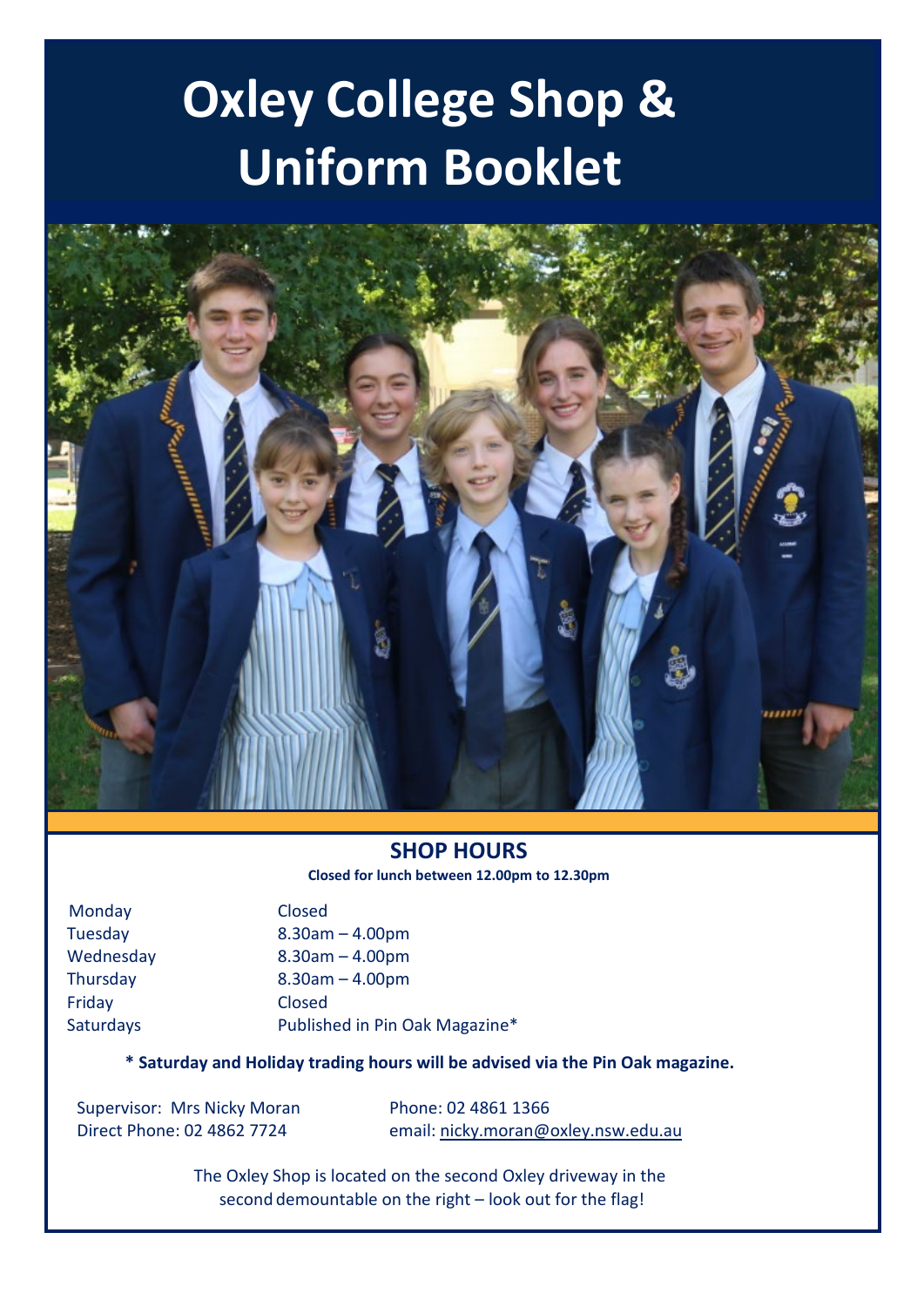### **GENERAL INFORMATION**

#### **STANDARD OF DRESS**

The College views the wearing of the correct school uniform as one of the disciplines which contribute significantly to the development of the right kind of pride in one's school and the right codes of conduct in one's person.

It is most important that the dress requirements for the various school activities are observed carefully and that items of uniform are maintained in good condition and replaced when necessary.

Full uniform guidelines are published in the Junior and Senior School Information Books and student diaries.

#### **PAYMENT METHODS**

EFT facilities are available at the Shop. Payments may also be made by cash or a cheque made payable to Oxley College Limited. You may also call the Shop and pay for purchases over the phone. Goods may be picked up at an arranged time or taken to the student during Mentor Group.

Items cannot leave the Shop without prior payment and items (except calculators) cannot be charged to the school fee account.

#### **OXLEY COLLEGE – BUY & SELL**



Used items of the Oxley College uniform and texts can be bought and sold through our Facebook page: Oxley College buy and sell: <https://www.facebook.com/OxleyCollegebuyandsell>

#### **LOST PROPERTY**

Lost Property that is labelled is returned to the student via Student Services, Class Teachers & Mentors. Unlabelled items of clothing are placed in the Lost Property area in the School Shop. Any Lost Property not claimed after one term will be disposed of or placed in the Clothing Pool for sale.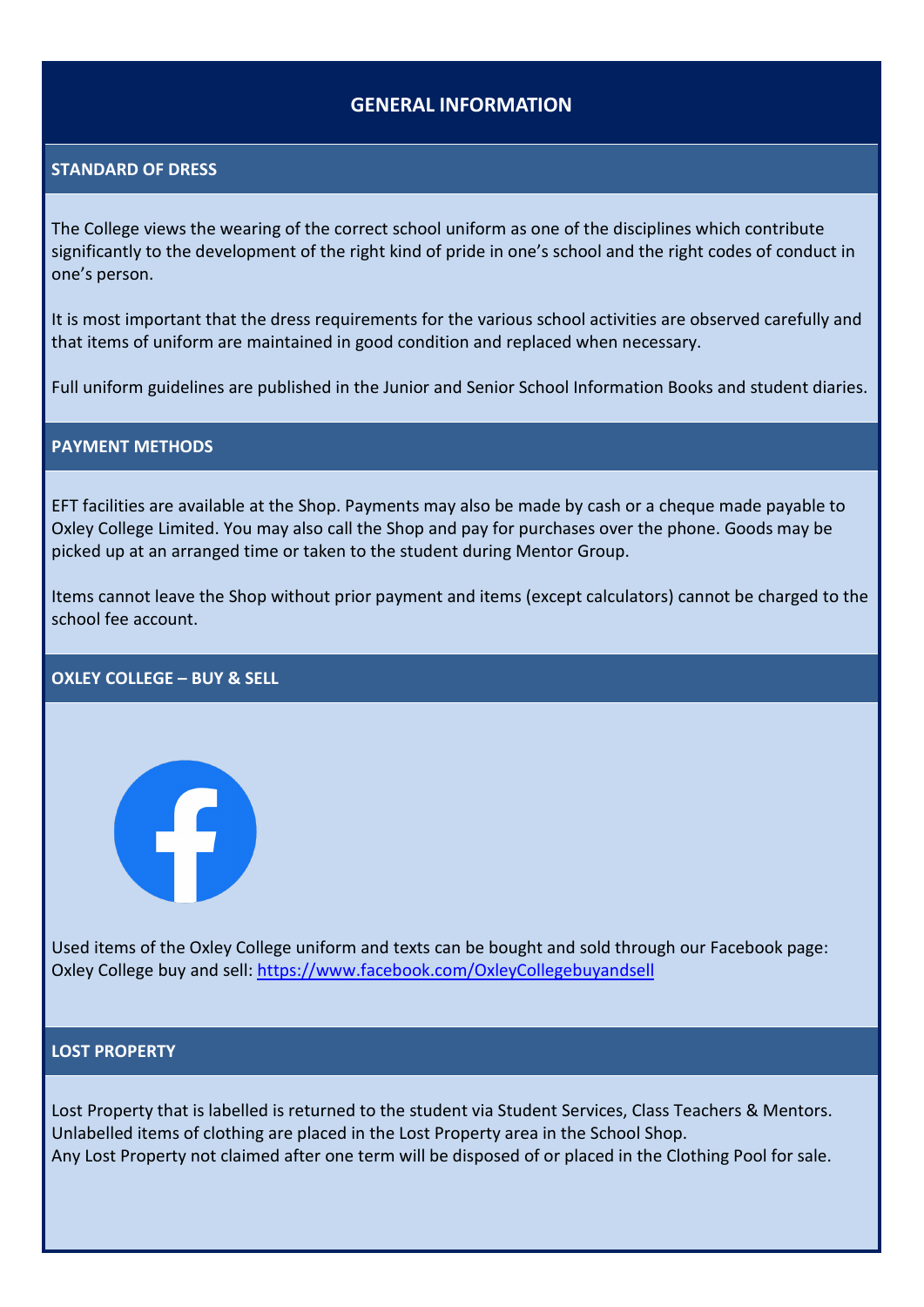# **SENIOR SCHOOL UNIFORM REQUIREMENTS**

| <b>BOYS</b>                                                        | <b>GIRLS</b>                                     |  |
|--------------------------------------------------------------------|--------------------------------------------------|--|
| <b>Summer Terms 1 &amp; 4</b>                                      | <b>Summer Terms 1 &amp; 4</b>                    |  |
| <b>College Blazer</b>                                              | <b>College Blazer</b>                            |  |
| <b>College Tie</b>                                                 | College Hat or Cap                               |  |
| College Hat or Cap                                                 | **Summer Dress                                   |  |
| <b>White Shirt</b>                                                 | Navy V-Neck Jumper or Vest                       |  |
| **Trousers or Shorts (mid grey)                                    | College Sock (short white with stripe)           |  |
| Navy V-Neck Jumper or Vest                                         | Black Leather Shoes (plain - lace-up)            |  |
| College Sock (long grey with stripe)                               | <b>Ballet style shoes are strictly forbidden</b> |  |
| Black Leather Shoes (plain - lace-up)                              |                                                  |  |
| Belt (black)                                                       |                                                  |  |
| ** Long trousers are worn on formal occasions                      |                                                  |  |
| <b>Senior Variations (Years 11 &amp; 12)</b>                       | <b>Senior Variations (Years 11 &amp; 12)</b>     |  |
| <b>Senior Tie</b>                                                  | <b>Senior Tie</b>                                |  |
| Senior Shirt White (Navy Stripe)                                   | Senior S/S White Over-shirt                      |  |
| Boys Navy Socks (Years 10, 11 & 12)                                | **Navy Skirt                                     |  |
|                                                                    |                                                  |  |
| <b>Winter Terms 2 &amp; 3</b>                                      | <b>Winter Terms 2 &amp; 3</b>                    |  |
| <b>College Blazer</b>                                              | <b>College Blazer</b>                            |  |
| <b>College Tie</b>                                                 | <b>College Tie</b>                               |  |
| Trousers (mid grey)                                                | ** Winter Tunic or College Trousers              |  |
| <b>White Shirt</b>                                                 | <b>White Shirt</b>                               |  |
| Navy V Neck Jumper or Vest                                         | Navy V Neck Jumper or Vest                       |  |
| College Socks (long grey with stripe)                              | <b>Navy Tights</b>                               |  |
| Black Leather Shoes (plain - lace-up)                              | Black Leather Shoes (plain - lace-up)            |  |
| Belt (black)                                                       | <b>Ballet style shoes are strictly forbidden</b> |  |
| <b>Senior Variations (Years 11 &amp; 12)</b>                       | <b>Senior Variations (Years 11 &amp; 12)</b>     |  |
| <b>Senior Tie</b>                                                  | <b>Senior Tie</b>                                |  |
| College Socks (Long blue - Years 10 to 12)                         | Senior L/S White Over-shirt                      |  |
|                                                                    | **Navy Skirt                                     |  |
| <b>Optional Items</b>                                              | <b>Optional Items</b>                            |  |
| College Beanie and Scarf (Winter only)                             | College Beanie and Scarf (Winter only)           |  |
| *Navy Gloves (Winter only)                                         | *Navy Gloves (Winter only)                       |  |
| College Driza-bone Overcoat                                        | College Driza-bone Overcoat                      |  |
|                                                                    | Oxley hair ribbon                                |  |
| ** All dress & skirts lengths are on the knee<br>*Not sold at Shop |                                                  |  |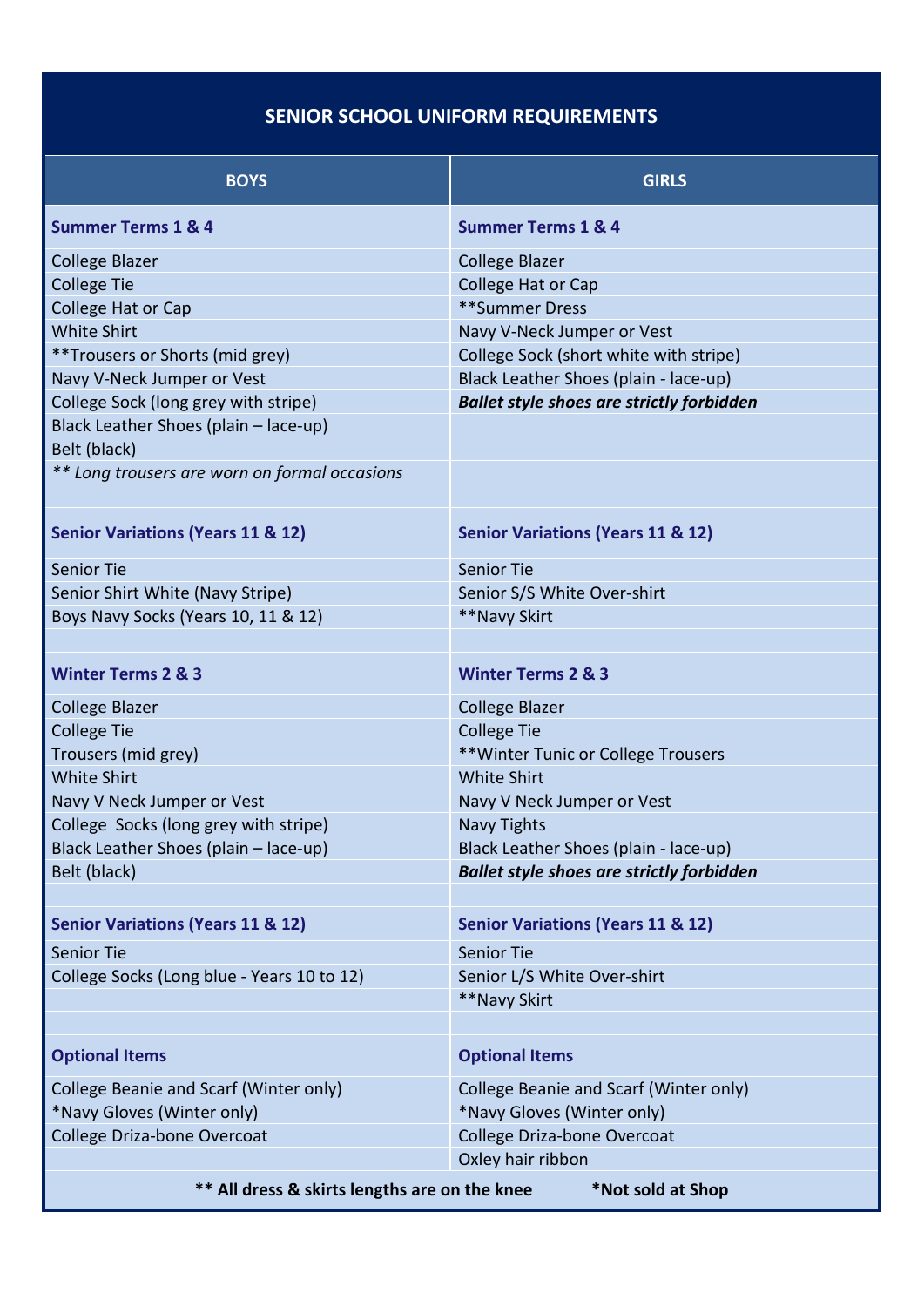

# **JUNIOR SCHOOL UNIFORM REQUIREMENTS**

| <b>BOYS</b>                            | <b>GIRLS</b>                                     |
|----------------------------------------|--------------------------------------------------|
| <b>Summer Terms 1 &amp; 4</b>          | <b>Summer Terms 1 &amp; 4</b>                    |
|                                        |                                                  |
| <b>College Blazer</b>                  | <b>College Blazer</b>                            |
| <b>College Tie</b>                     | <b>College Hat</b>                               |
| <b>College Hat</b>                     | **Summer Dress                                   |
| <b>Chambray Blue Shirt</b>             | Navy V-Neck Jumper or Vest                       |
| Trousers or Shorts (mid grey)          | College Sock (short white with stripe)           |
| Navy V-Neck Jumper or Vest             | Black Leather Shoes (plain - lace-up)            |
| College Socks (long grey with stripe)  | or Buckle K-2 (girls)                            |
| Black Leather Shoes (plain - lace-up)  | <b>Ballet style shoes are strictly forbidden</b> |
| Raincoat                               | Raincoat                                         |
|                                        |                                                  |
| <b>Winter Terms 2 &amp; 3</b>          | <b>Winter Terms 2 &amp; 3</b>                    |
|                                        |                                                  |
| <b>College Blazer</b>                  | <b>College Blazer</b>                            |
| <b>College Tie</b>                     | **Winter Tunic                                   |
| <b>Chambray Blue Shirt</b>             | <b>College Tie</b>                               |
| Trousers - (mid grey)                  | <b>Chambray Blue Shirt</b>                       |
| Navy V-Neck Jumper or Vest             | Navy V-Neck Jumper or Vest                       |
| College Socks (long grey with stripe)  | <b>Navy Tights</b>                               |
| Black Leather Shoes (plain - lace-up)  | Black Leather Shoes (Plain - lace-up)            |
| Raincoat                               | or Buckle K-2 (girls)                            |
|                                        | <b>Ballet style shoes are strictly forbidden</b> |
|                                        | Raincoat                                         |
| <b>Optional Items</b>                  | <b>Optional Items</b>                            |
|                                        |                                                  |
| College Beanie and Scarf (Winter only) | College Beanie and Scarf (Winter only)           |
| *Navy Gloves (Winter only)             | *Navy Gloves (Winter only)                       |
| College Driza-bone Overcoat            | College Driza-bone Overcoat                      |
|                                        | Oxley hair ribbon                                |
| ** All dress lengths are on the knee   | *Not sold at Shop                                |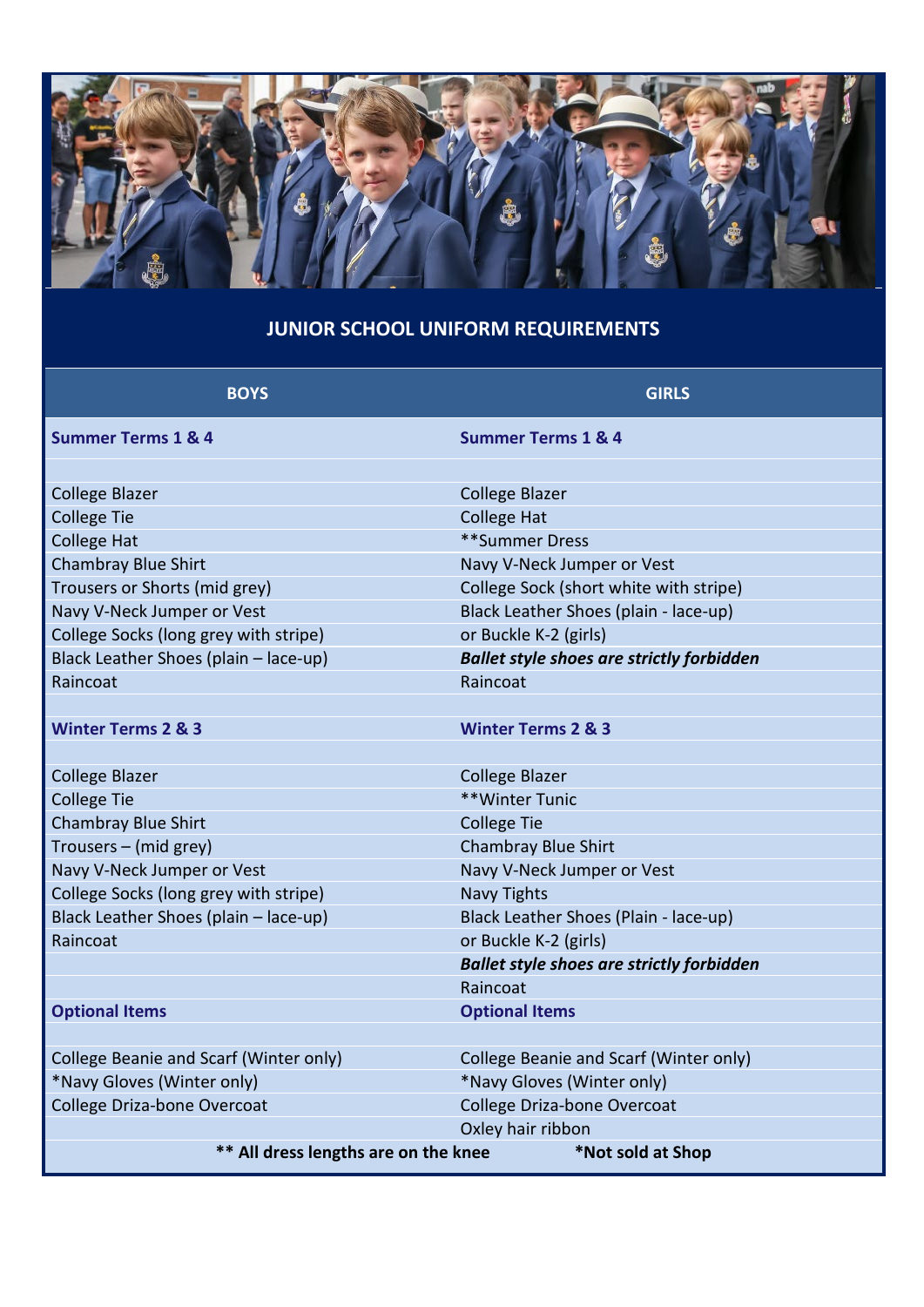

#### **K-12 SPORT & OTHER UNIFORM REQUIREMENTS**

#### **PE AND NON ISA SPORT HOUSE EVENTS**

College Tracksuit **College Tracksuit House Polo Shirt must be worn to** College Blue Sports Top Swimming and Athletics Carnivals College Sport Shorts and House Events. Athletic Shoes College Hat or Cap (Cap 7-12 only) **Junior School** Swimming Costume (optional) Chisholm - White Chisholm - White Sports Jersey (optional) Flynn - Gold

#### **ISA SPORT**

If your child elects to play ISA sport, Dobell – Green uniform requirements will be Florey – Yellow advised by their coach. Monash – Red

Uniforms will be available for Mawson – Light Blue purchase from the School Shop **Oodgeroo – Ochre** Oodgeroo – Ochre

#### **SPORTS TRAINING OXLEY BAGS**

As for PE or the correct uniform for **Oxley – Junior School only** your ISA sport. **School:**

- Walton Royal Blue
- **Senior School** Durack – Purple

**Library:** Oxley College – Chiropak Back Pack **Sport:**

Oxley College Sport Bag (7-12 only)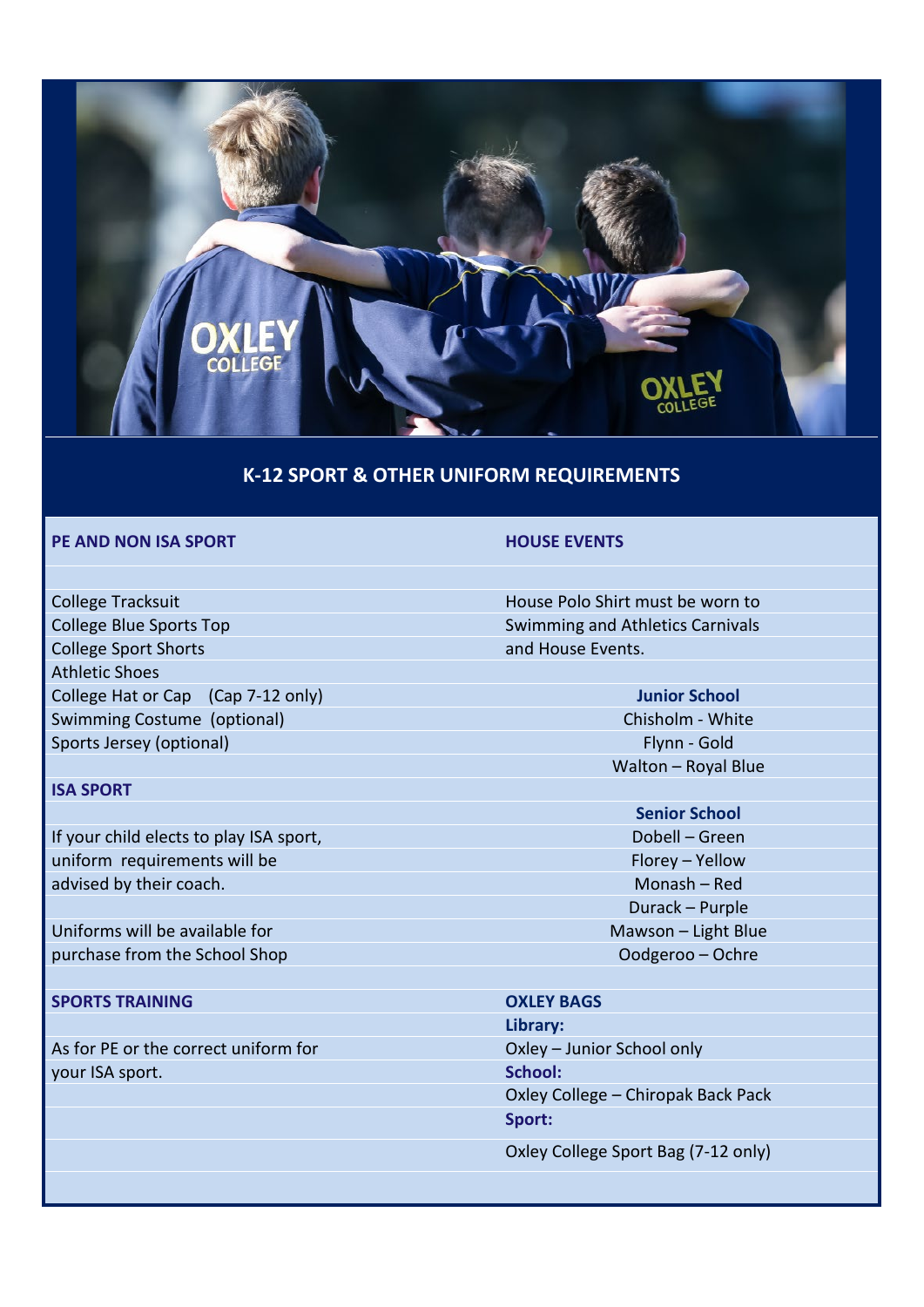# **Please place name labels on ALL items of uniform ….including shoes.**

#### **PRICES – SCHOOL UNIFORM**

| <b>Beanie</b>                                  | 20.00  |
|------------------------------------------------|--------|
| Belt (Black)                                   | 20.00  |
| Blazer - Boys & Girls                          | 220.00 |
| Dress - Summer (Yrs 7-10)                      | 110.00 |
| Dress - Summer (Yrs K-6)                       | 80.00  |
| Hat - Playground Bucket                        | 20.00  |
| Hat $-$ Cap (7-12 only)                        | 30.00  |
| Hat - Girls Straw Hat (optional)               | 60.00  |
| Hair Ribbon (Oxley)                            | 3.00   |
| Jumper                                         | 75.00  |
| Overcoat (Driza-bone style)                    | 120.00 |
| Scarf (optional)                               | 50.00  |
| Shirt - Boys senior                            | 45.00  |
| Shirt - Long sleeve (White)                    | 25.00  |
| Shirt - Primary (Chambray)                     | 30.00  |
| Shirt - Girls senior overshirt - Short Sleeves | 25.00  |
| Shirt - Girls senior overshirt - Long Sleeves  | 30.00  |
| Shorts - Primary (Elastic back)                | 35.00  |
| Shorts - Grey                                  | 35.00  |
| Skirt - Senior                                 | 90.00  |
| Socks - White                                  | 15.00  |
| Socks - Grey or Navy                           | 15.00  |
| <b>Tie</b>                                     | 30.00  |
| Tights - (Navy Cotton)                         | 20.00  |
| Tights - (Navy Wool)                           | 25.00  |
| Trousers - Primary (Elastic backed)            | 35.00  |
| Trousers - Boys (Years 7-12)                   | 45.00  |
| Trousers - Girls (Years 7-12)                  | 60.00  |
| Tunic Winter (Years K-10)                      | 120.00 |
| Vest                                           | 60.00  |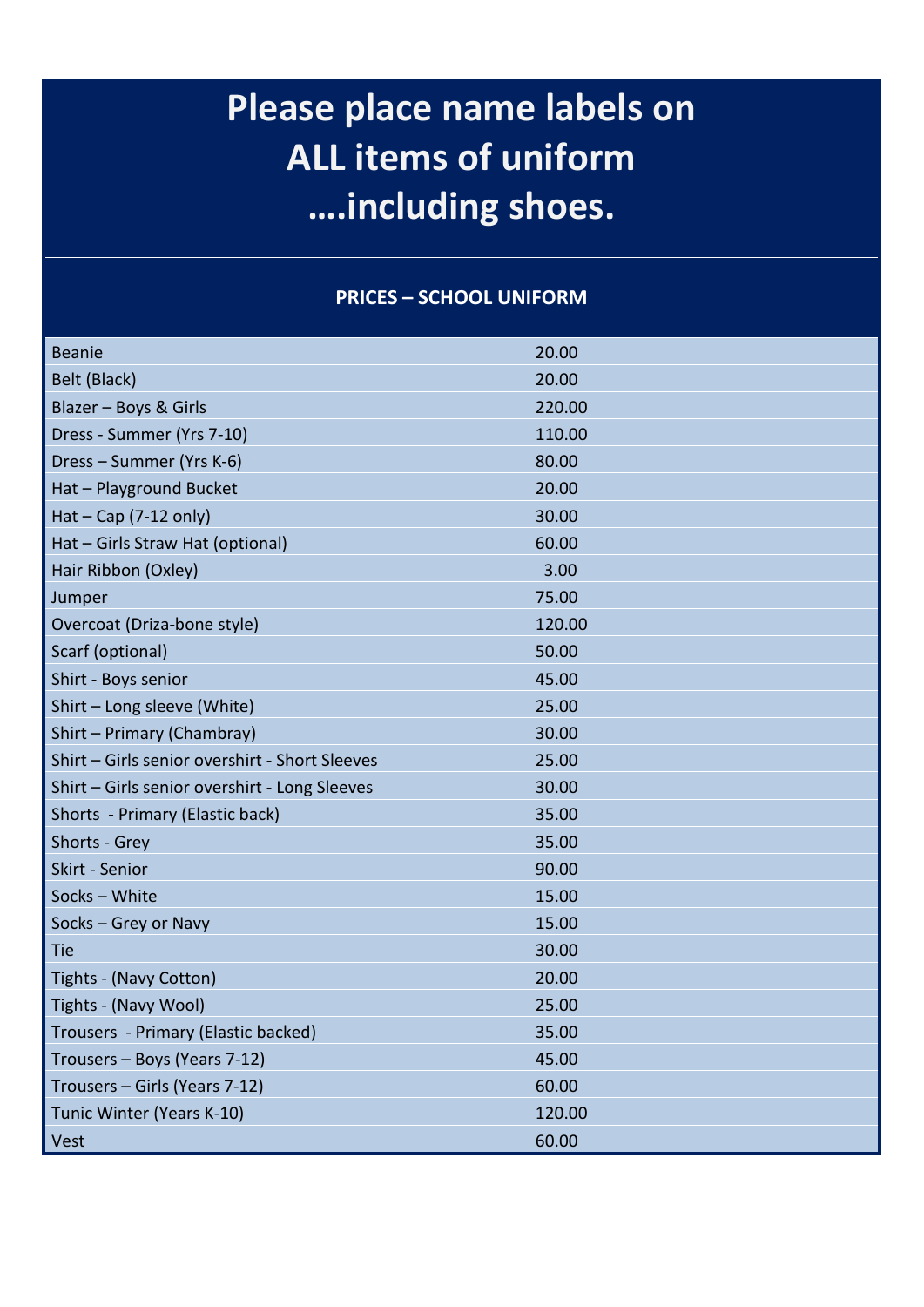# **PRICES – OTHER**

# **Sport & PE Uniform**

| Sports Jersey (optional)                               | 80.00  |
|--------------------------------------------------------|--------|
| House Polo Shirt (Years 7-10)                          | 20.00  |
| House Polo Shirt (Years K-6)                           | 20.00  |
| Sports Top Boys/Girls                                  | 45.00  |
| <b>Sports Shorts</b>                                   | 40.00  |
| Sports Socks - plain white                             | 10.00  |
| Swimmers - Girls (optional)                            | 65.00  |
| Swimmers – Boys Shorts (optional)                      | 55.00  |
| Tracksuit – Jacket                                     | 110.00 |
| Tracksuit - Pants                                      | 65.00  |
| Compression Bike Shorts (optional – for training only) | 50.00  |
| Compression Tights (optional – for training only)      | 75.00  |
|                                                        |        |

# **Bags & Incidentals**

| Library Bag - Blue                 | 10.00 |
|------------------------------------|-------|
| Back Pack (Chiropak Large)         | 85.00 |
| <b>Back Pack (Chiropak Medium)</b> | 75.00 |
| Sports Bag $- 7-12$ only           | 55.00 |
|                                    |       |

#### **Raincoats**

| Yellow Small - Sizes 5/6 & 7/8                 | 15.00 |
|------------------------------------------------|-------|
| Oxley Yellow Raincoat in bag - Sizes 6, 8 & 10 | 30.00 |
| Oxley Navy Rain Jacket                         | 35.00 |

# Note: Prices subject to change without notification.